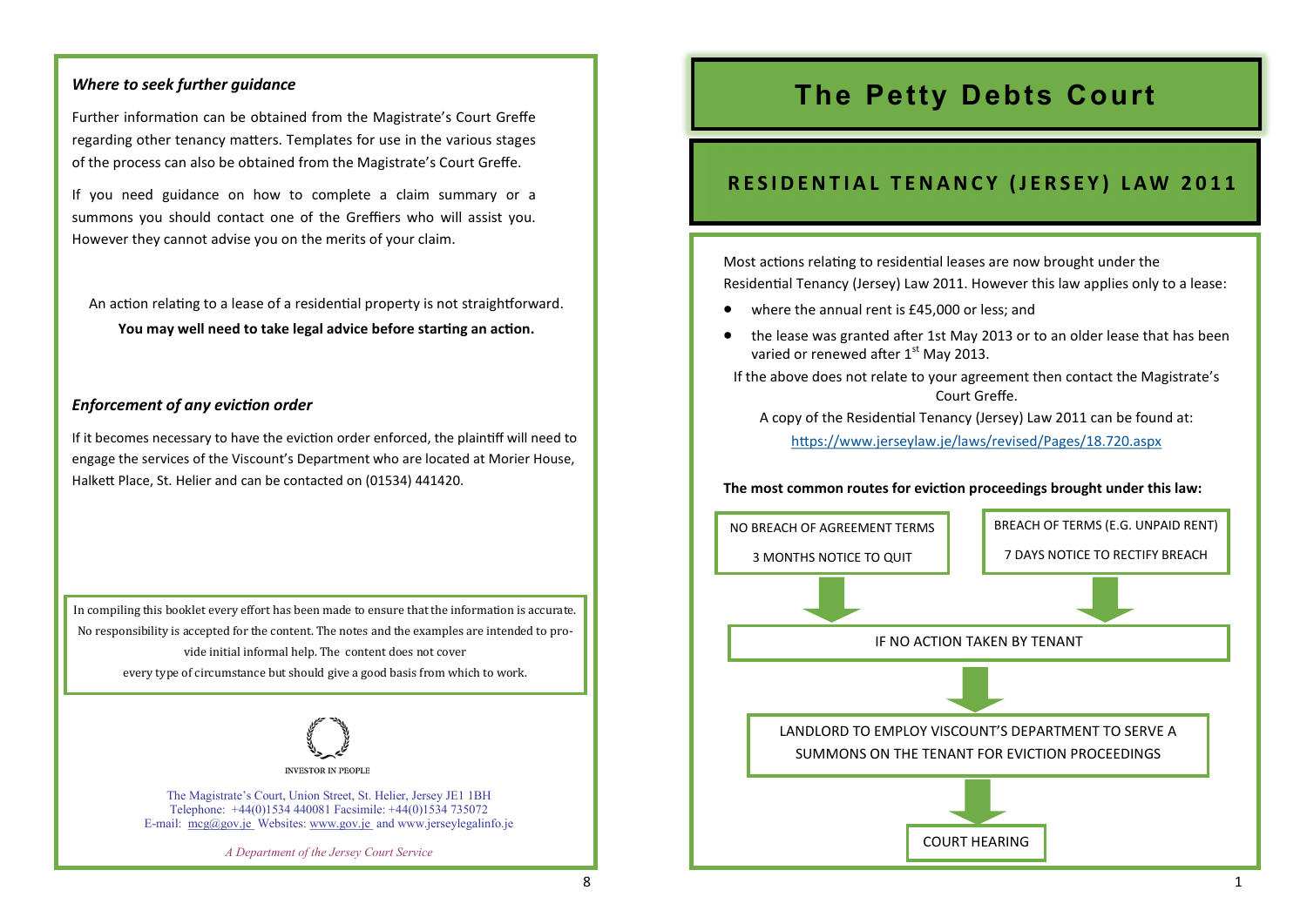## *Eviction due to a breach of the terms*

For protection of the Landlord, if a tenant breaches any important term or condition of the agreement, the landlord may serve a notice on the tenant requiring that the breach be rectified within 7 days. If the tenant does not comply with the notice, or fails to take reasonable steps to rectify the breach, the landlord will be entitled to commence proceedings to cancel the agreement and seek eviction.

An example of a notice to rectify the breach can be found below. The landlord will need to serve this upon the tenant and then wait for seven days. If the breach is not rectified within that time then the landlord can proceed to issuing eviction proceedings.

Please see page 4 onwards of this leaflet for further guidance.

## **NOTICE OF BREACH**

Article 12 (2)(b) Residential Tenancy (Jersey) Law 2011

**To:** (*enter name of tenant*)**……………………………………………………………….**

**Of:** (*enter tenants address*) **……………………………………………………………….**

**TAKE NOTICE THAT your landlord considers you to be in breach of the Residential Tenancy Agreement entered into by your landlord and you dated (***enter date*) **in respect of the premises known as (**enter address**) in that …..**

### **(***give details of the breach***)**

**AND TAKE NOTICE that your landlord requires you to cease the conduct that constitutes the breach or to take reasonable steps within 7 days of the service of this notice to rectify the breach, or to do both of those things.**

**AND TAKE NOTICE that should you fail to comply with this notice your landlord may apply to the Petty Debts Court for an order for termination of the agreement and your eviction from the premises in accordance with the provisions of Article 12 (2) of the Residential Tenancy (Jersey) Law 2011.**

 **Dated: ……………………………20..**

# *Costs*

Where an eviction order is made, the fixed costs a landlord may claim are:-

- a. £300—for having to issue proceedings;
- b. £120—the Court fee payable for issuing proceedings, and
- c. £100 per tenant—the Viscount's department fee for serving the proceedings.

Where a landlord's application for an eviction order is refused by the Court, the tenant may claim fixed costs of £300.

# *Granting a delay of eviction date*

When considering eviction applications, the Court may, under the provisions of Article 14 of the Law, order a delay (stay) or variation of a stay of eviction.

If the Court does find merit in a stay then it will consider the aspect of hardship on both parties.

The Court will firstly consider the circumstances of the tenant - the history of the tenancy, the length of occupancy, the overall welfare of the tenant, whether there are children and whether suitable alternative accommodation is available.

It will then consider the circumstances of the landlord - the reasons for the eviction and in cases where there is consistent non payment of rent, the financial implications that this may have.

Where the Court does grant a stay it may nevertheless impose conditions which it considers appropriate in the circumstances. Throughout the period of the stay these conditions can be varied or revoked following application by either the landlord or the tenant.

In addition to the eviction itself the Court will also, if appropriate, make an order with regard to arrears of rent and/or damages. It may also order the repayment of any deposit.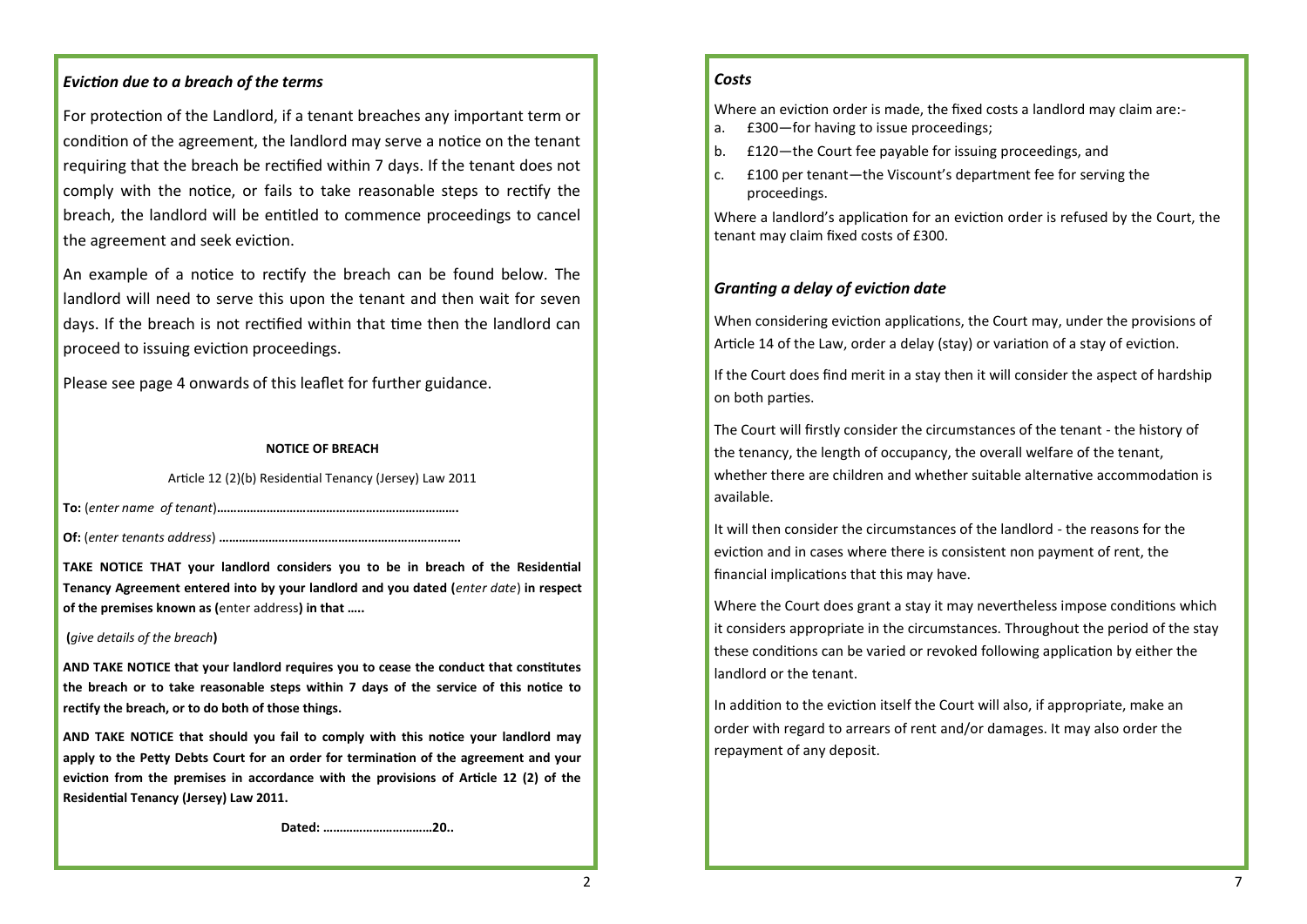# *Before the first Court hearing*

The Plaintiff must, by no later than 1pm on the Monday before the Court date (*note exceptions for Bank Holidays*), file with the Magistrate's Court Greffe:-

- A copy of the notice to rectify the breach/notice to quit (whichever the case may be);
- A copy of the summons;
- The original record of service of the summons from the Viscount's Department.;
- A Claim Summary (templates available from the Magistrate's Court Greffe—to be completed with the same wording of the summons);
- A copy of the Residential Tenancy Agreement.;
- Copies of any relevant correspondence between the parties;
- Evidence to support any particular claim (e.g. non payment of rent, nuisance, damage to the property etc.); and
- £120.00 court fee.

## *What will happen at the hearing*

Whether you are a plaintiff or a defendant, and unless an agreement to resolve the dispute is reached before the court date, then you must attend court in person at the time and on the date set out in the summons or find a Jersey lawyer to attend on your behalf.

The Judge will want to know the reasons why an eviction is required and the circumstances of the parties. Once the Judge has heard from the parties the Judge may:

- postpone the action to another date to allow the parties time to discuss the issues with each other with a view to resolving any dispute;
- make any orders which are necessary such as requiring further documentation or evidence; or
- hear from both parties and give a judgment.

# *Eviction where there is no breach of the terms*

For the protection of the tenant, the Law provides that where there has been no breach, they must be given three months notice of the Landlord's request for them to leave.

An example of a notice to quit can be found below. The landlord will need to serve this upon the tenant and then wait for three months. If the tenant does not leave the property within that time then the landlord can proceed to issuing eviction proceedings.

Please see page 6 onwards of this leaflet for further guidance.

### **NOTICE TO QUIT**

|                                                                                                                                                                                          | Article 6 Residential Tenancy (Jersey) Law 2011 |  |
|------------------------------------------------------------------------------------------------------------------------------------------------------------------------------------------|-------------------------------------------------|--|
|                                                                                                                                                                                          |                                                 |  |
| [I][We] [as] [on behalf of] your landlord[s] (enter name)                                                                                                                                |                                                 |  |
|                                                                                                                                                                                          |                                                 |  |
|                                                                                                                                                                                          |                                                 |  |
| Give you NOTICE TO QUIT and deliver up possession to me/them*                                                                                                                            |                                                 |  |
| <b>Of:</b> (enter full postal address of premises)                                                                                                                                       |                                                 |  |
|                                                                                                                                                                                          |                                                 |  |
|                                                                                                                                                                                          |                                                 |  |
|                                                                                                                                                                                          |                                                 |  |
|                                                                                                                                                                                          |                                                 |  |
| Take note that if you do not vacate the premises by the date specified within this Notice<br>to Quit that without further notice, proceedings will be issued in the Petty Debts Court in |                                                 |  |
| order to secure your eviction from the premises.                                                                                                                                         |                                                 |  |